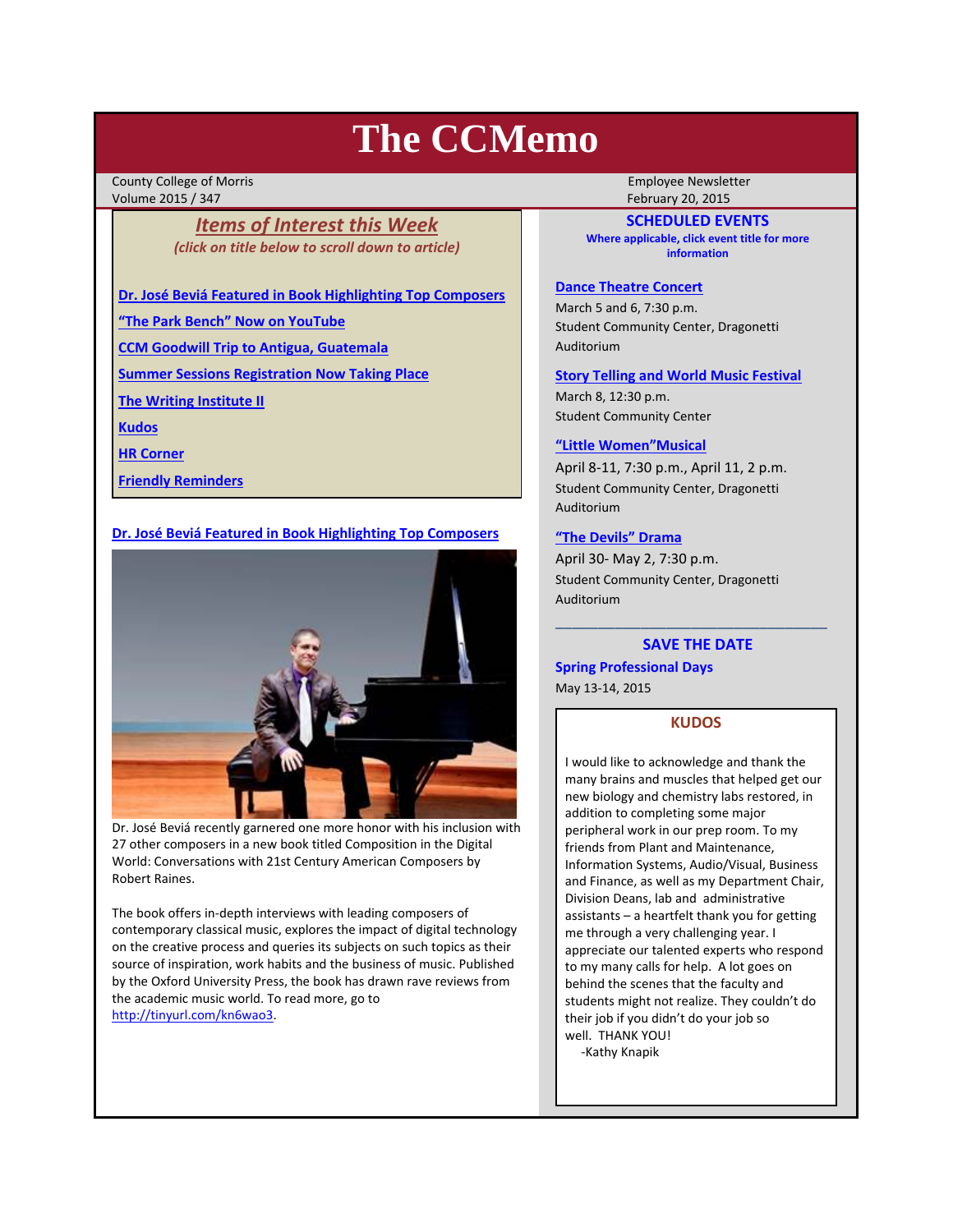#### **"The Park Bench" Now on YouTube**



For those seeking an encore of the original play "The Park Bench" and for those who did not get to see it when it debuted at CCM in January, it is now available on the college's YouTube channel at http://youtu.be/6rFZoH0JUlI.

Written by Professor Alexander J. Kucsma, the play explores the social issues that challenge society today, including gun control, gay marriage, and heterosexual love and marriage. The issues are presented around the simple plot of an older man offering advice about love to a young woman and man.

The play was directed by Chase Newhart, of New Providence. Appearing in the play are Robert Mackaset, of Mendham, as Sam; Peter Kendall, of Bloomfield, as Phillip; and Lauren Klemp, of Montville, as Katherine.

"The Park Bench" was presented at CCM in association with Eric Hafen, artistic director of The Bickford Theatre.

#### **CCM Goodwill Trip to Antigua, Guatemala**



Spend your spring break doing something rewarding, and see beautiful Guatemala at the same time!

Spend 8 days/7 nights from March 14‐22, meeting children from the

## **FRIENDLY REMINDERS**

## **2016 Tour of Great Britain and Ireland Information Meeting**

The first meeting for the upcoming 2016 *Flings, Reels and Rocks!* tour of Great Britain and Ireland will be held on Thursday, February 24, at 12:30 p.m. in DH 114. This is a no‐obligation information session for those interested in traveling to Scotland, England, Wales, and Ireland. If you are interested in attending, please RSVP to Professor Pilant at cpilant@ccm.edu. If you cannot attend the first meeting, please visit http://www.ccm.edu/uk for more information.

#### **Library Novella Book Club**

The CCM Library Novella Book Club will be discussing *39 Steps* by John Buchan on Wednesday, February 25, from noon to 1 p.m. and all employees are welcome to attend. The club typically meets the last Wednesday of the month in the library conference room. Those with questions can contact ext. 5278.

#### **EOF Test Anxiety Workshop**

The CCM Educational Opportunity Fund (EOF) is holding a workshop to help attendees learn an easy technique to improve test scores and overall performance. The workshop is open to the public and is being held on Thursday, February 26, from 12:30 – 1:30 p.m. in the Student Community Center, Davidson Room A. Learn more at http://tinyurl.com/l88kzfs.

#### **2015‐16 Advising Cadre Application**

Requests to serve on the 2015‐2016 Advising Cadre are now being accepted. Interested full-time faculty should review the 2015-2016 Advising Cadre Guidelines and send their request to serve to Margaret Shepard (mshepard@ccm.edu) no later than April 6, 2015. Applicants will be notified of their selection by email after April. To read the guidelines, go to http://tinyurl.com/kf3guke.

## **Spring Counseling and Student Success Workshops**

The CCM Office of Counseling and Student Success is hosting multiple upcoming workshops that are designed to help students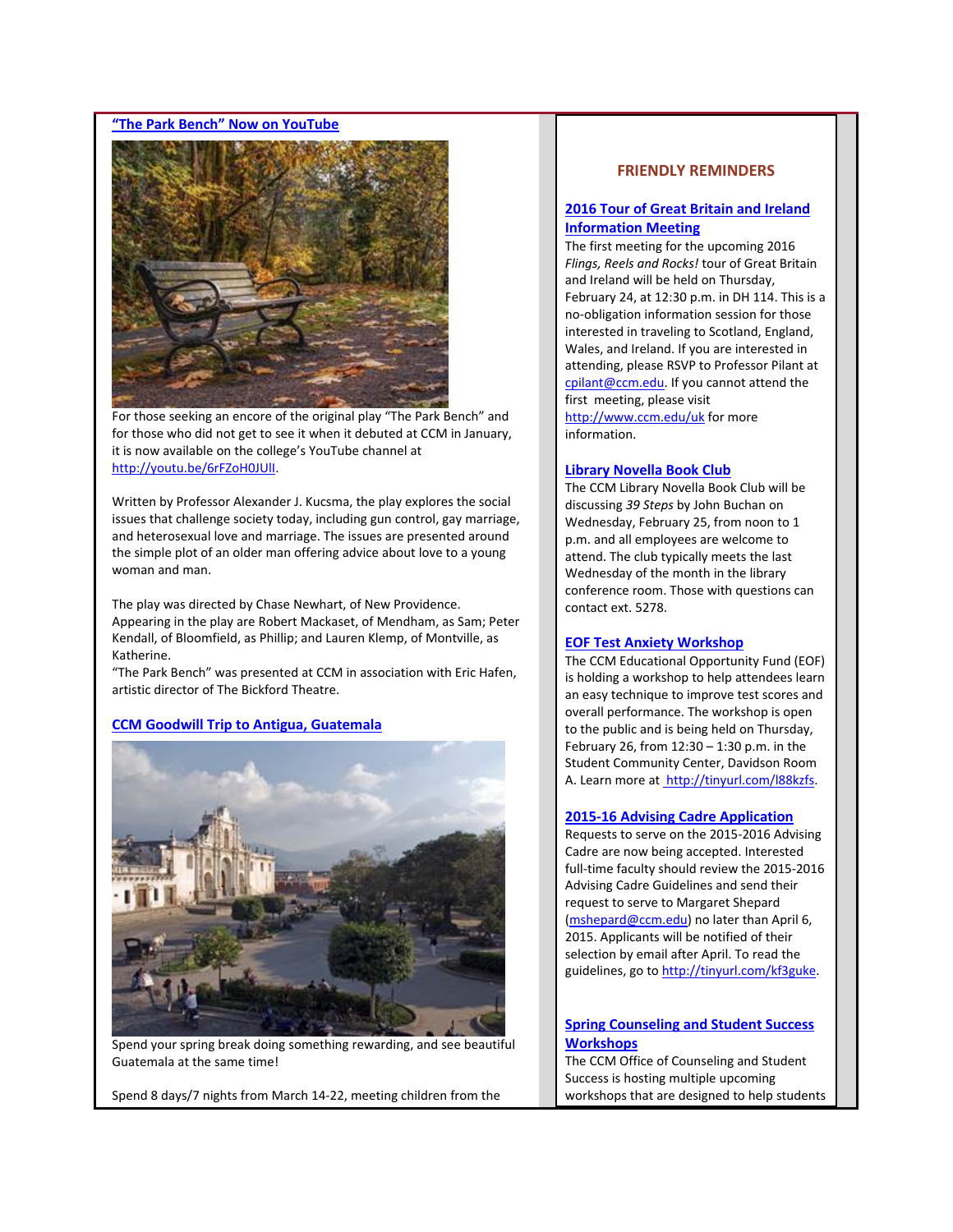many wards at one of Guatemala's oldest children's hospital and spend a full day assisting a local service organization with a renovation project. The itinerary includes Antigua and the Pacaya volcano, Chichicastenango and spectacular Lake Atitlan.

The direct flight departs from Newark Airport. The cost to attend is \$2,145.00 per person, based on double occupancy, and includes airfare, hotel, transportation, some tours, breakfast and some dinners.

All CCM staff, faculty, students and family are welcome. For those who are interested, please come to the information session on Tuesday, February 24, at 12:30 p.m. in SH 153. For those who cannot make the meeting or need further information, contact Bill Solomons at wsolomons@ccm.edu or 973‐328‐5648.

## **Summer Sessions Registration Now Taking Place**

Online registration for Summer Sessions courses is now taking place. CCM offers four Summer Sessions: Summer Early 5‐Week from May 18 – June 20, Summer 8 Week from June 1 – July 25, Summer Late 5 Week from June 22 – July 25, and Summer 3 Week from July 6 – July 25.

Classes offered this summer cover a range of disciplines and general educational requirements. Courses also are offered in a variety of formats – as traditional in‐classroom classes, entirely online or as hybrid courses with instruction provided both in‐class and online – making it easier to fit summer courses into a busy schedule.

For in‐county students, tuition and fees are \$146 per credit. Out‐of‐ county tuition and fees are \$267 per credit. For a three‐credit course, tuition and fees are \$438 for in‐county students and \$801 for out‐of‐ county students.

To view courses being offered this summer, go to http://webadvisor.ccm.edu, click on "Prospective Students" and then "Search for Sections." Individuals who are not currently a student at CCM first need to apply as a "Visiting Student" at http://www.ccm.edu/admissions before registering for Summer Sessions courses.

# **The Writing Institute II**



Because of everyone's reaction to the last Writing Institute workshop in December, Professor Ken Shouler, philosophy, will continue to deemphasize the mechanics of selling writing and emphasize the principles of good writing.

in a number of important areas. A full schedule of Spring Semester workshops can be found at http://tinyurl.com/nw46tdr. The following is a description the next event.

# **Transfer Services Hosting College Fair, Other Events**

CCM Transfer Services is hosting a number of events this Spring Semester, including the Spring College Fair on Wednesday, March 11, from 10:30 a.m. – 1:30 p.m. in the Student Community Center, Davidson Rooms, and the Learning Resource Center, Multipurpose Room. See the full list of events at http://tinyurl.com/p8esnso.

# **HR CORNER**

## **Financial Education On‐Demand**

Find the TIAA‐CREF Financial Essential On‐ Demand Webinar that's right for you! Visit www.tiaa‐cref.org/financialeducation to view all of the on‐demand webinar options.

Learn how to make better financial decisions. TIAA‐CREF's Financial Essentials curriculum is designed to help you build a stronger financial future, no matter where you are in life. Now, the New Jersey Alternative Benefit Program community can access the webinars online anytime! A variety of subjects are covered to help you reach your personal goals, including Spending within Your Means, Saving for Life's Milestones, Planning for Today and Tomorrow, Investing in Your Future and Living in Retirement.

#### **Latest Workplace Wellness Newsletter**

The Department of Health Services has issued its latest Workplace Wellness Newsletter, which can be found at

http://tinyurl.com/mj9yntf. The January/February issue contains information regarding CCM's emergency communication procedure, as well as the college's red‐ envelope initiative.

## **State Retirement Workshops**

The Division of Pensions and Benefits has scheduled new dates for retirement workshops designed for employees who plan to retire anytime within the next two years. Both live classroom sessions and online webinars are available. Reserve a seat now by registering at http://tinyurl.com/lkqmtz2. The page also provides a list of available dates, times and locations.